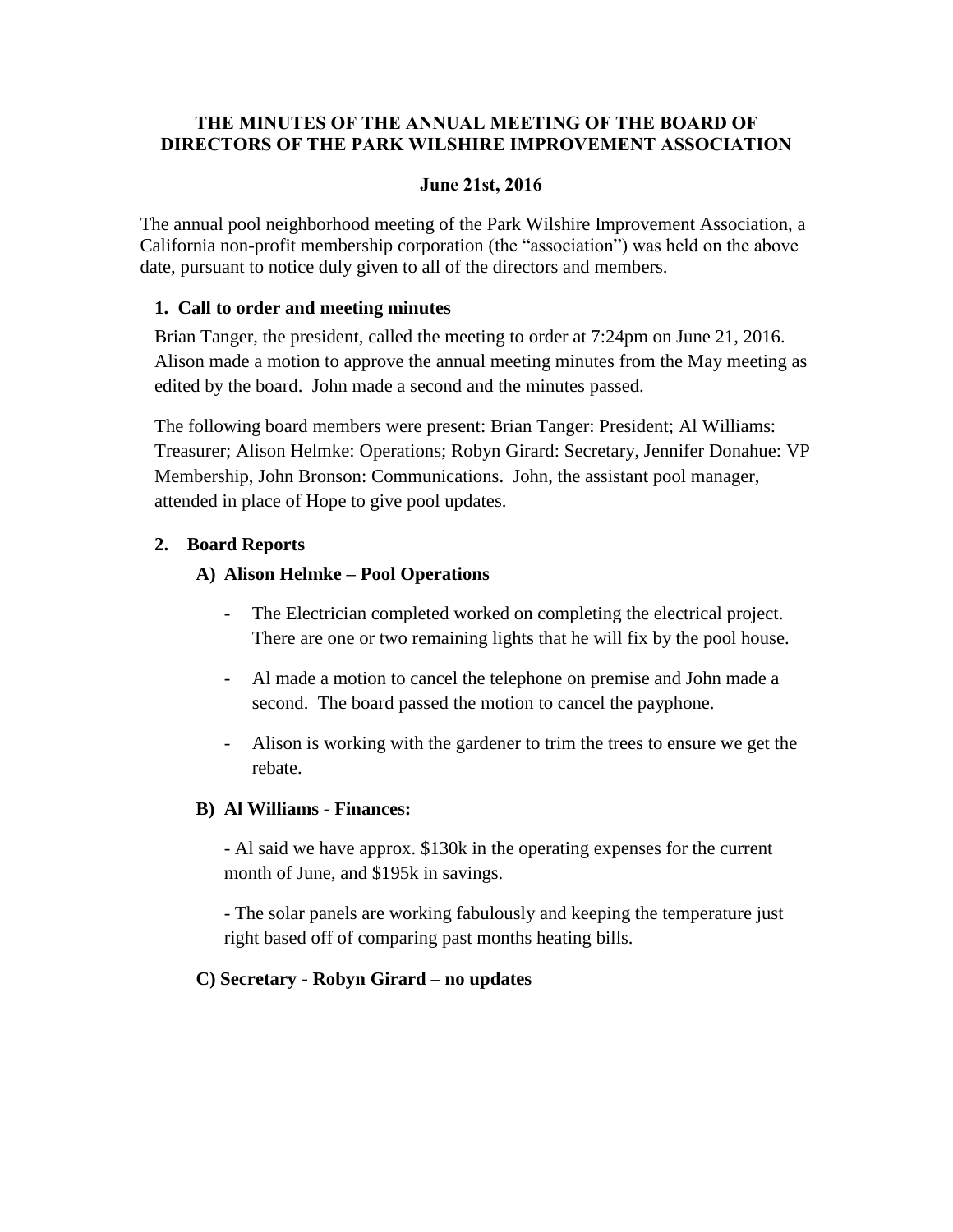## **D) Jennifer Donahue – VP Membership**

We have approx. added 30 new members to the pool that are non-resident. We are at a total of 251 swim families at this time. Current wait list of families that are nonresidents are a 148.

## **E) John – Lifeguard Updates in place of Hope**

 - John, the assistant manager is asking for new rescue tubes. A total of 3. Robyn made a motion to move forward with the purchase of 3 rescue tubes and the board motion passed. John will purchase and turn in his receipts.

- He updated us on the pool lifeguards, the schedule and medical supplies. We approved him to move forward and procure what is needed to stay in safety compliance.

- Pool parties need to have better documentation and guest lists or the folks will lose their \$100 dollar deposit moving forward.

## **F) John Bronson - Communications**

- John will send out a reminder email blast that there is no glass reminder at the pool. No alcohol reminder and wine, cheese and movie reminder will also be included in the next email communication blast.

## **3. New Business**

- Movie night is scheduled for this Friday, June 22nd at 8pm.
- We discussed having a better tracking procedure for the guest passes moving forward at the front gate. Yellow and Blue cards need to sign in. Blue and Yellow card holders are allowed one guest at a time.

We adjourned the meeting at 8:34pm.

Respectively Submitted,

Robyn Girard

Secretary